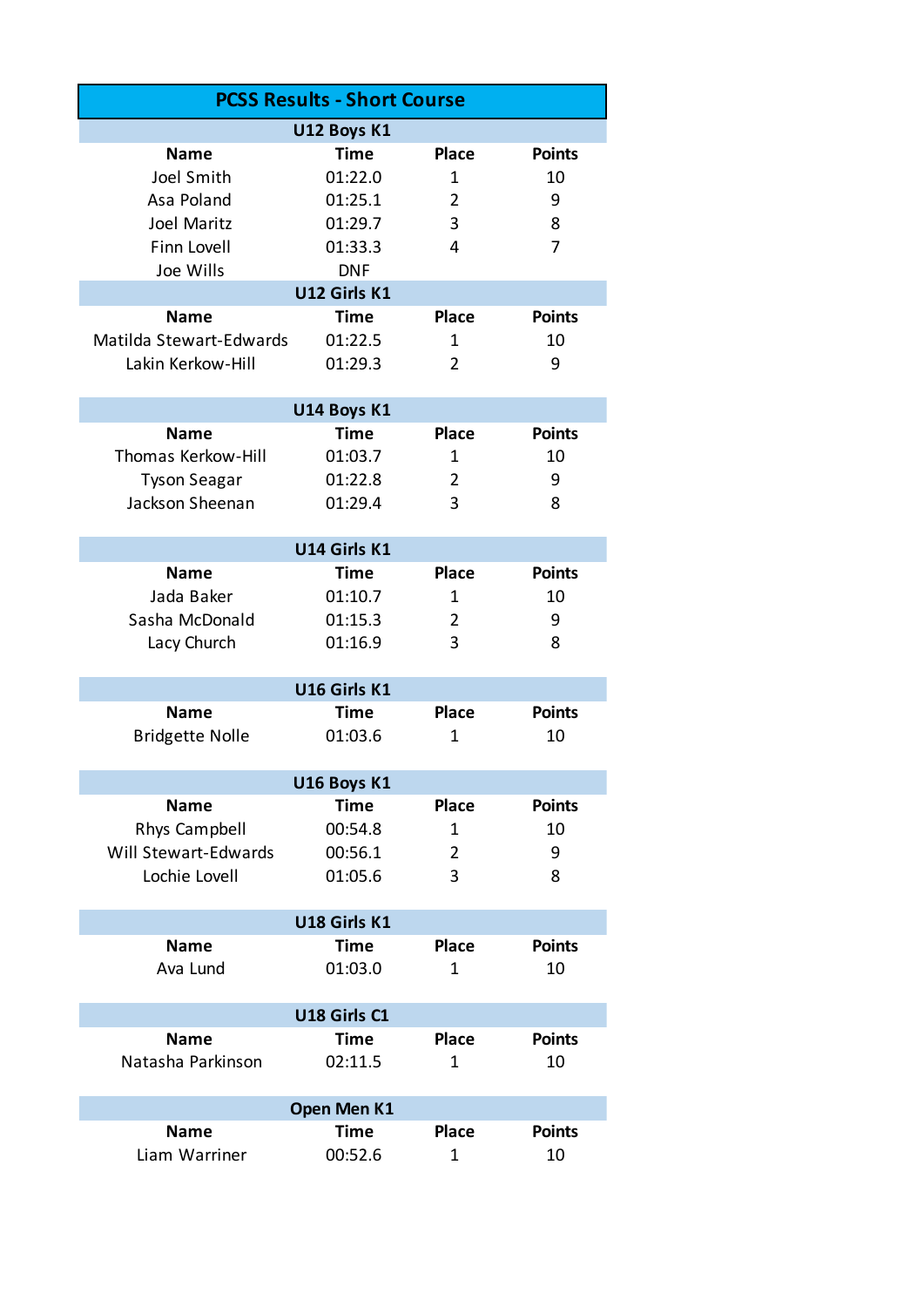| Open Women K1         |                  |                |               |  |  |  |
|-----------------------|------------------|----------------|---------------|--|--|--|
| <b>Name</b>           | Time             | <b>Place</b>   | <b>Points</b> |  |  |  |
| Hannah Lund           | 01:07.6          | 1              | 10            |  |  |  |
| Hayley Sly            | 01:16.2          | $\overline{2}$ | 9             |  |  |  |
|                       |                  |                |               |  |  |  |
| Vet 35 Men K1         |                  |                |               |  |  |  |
| <b>Name</b>           | <b>Time</b>      | <b>Place</b>   | <b>Points</b> |  |  |  |
| Sam Wills             | 00:57.9          | $\mathbf{1}$   | 10            |  |  |  |
| Paraka Mitchell       | 01:03.7          | $\overline{2}$ | 9             |  |  |  |
| Vet 35 Men Ski        |                  |                |               |  |  |  |
| <b>Name</b>           | Time             | <b>Place</b>   | <b>Points</b> |  |  |  |
| <b>Scott Sharples</b> | 01:23.5          | 1              | 10            |  |  |  |
|                       |                  |                |               |  |  |  |
| Vet 45 Men K1         |                  |                |               |  |  |  |
| <b>Name</b>           | Time             | <b>Place</b>   | <b>Points</b> |  |  |  |
| Jason Keating         | 00:56.5          | 1              | 10            |  |  |  |
| <b>Steve Poland</b>   | 00:07.8          | $\overline{2}$ | 9             |  |  |  |
|                       |                  |                |               |  |  |  |
|                       | Vet 45 Men V1    |                |               |  |  |  |
| <b>Name</b>           | Time             | <b>Place</b>   | <b>Points</b> |  |  |  |
| Antoine Caquelard     | 01:09.5          | $\mathbf{1}$   | 10            |  |  |  |
|                       | Vet 45 Women OC1 |                |               |  |  |  |
| Name                  | Time             | <b>Place</b>   | <b>Points</b> |  |  |  |
| Wanita Ngamotu        | 01:35.5          | $\mathbf{1}$   | 10            |  |  |  |
| Sue Jones             | 01:35.7          | $\overline{2}$ | 9             |  |  |  |
|                       |                  |                |               |  |  |  |
|                       | Vet 55 Women K1  |                |               |  |  |  |
| <b>Name</b>           | <b>Time</b>      | Place          | <b>Points</b> |  |  |  |
| Nicky Donaldson       | 01:16.0          | 1              | 10            |  |  |  |
| Lyn McKenzie          | 00:19.6          | $\overline{2}$ | 9             |  |  |  |
|                       |                  |                |               |  |  |  |
|                       | Vet 55 Women Ski |                |               |  |  |  |
| <b>Name</b>           | Time             | <b>Place</b>   | <b>Points</b> |  |  |  |
| Helyn Hellermeier     | 01:16.7          | $\mathbf{1}$   | 10            |  |  |  |
| Vet 55 Men K1         |                  |                |               |  |  |  |
| <b>Name</b>           | Time             | <b>Place</b>   | <b>Points</b> |  |  |  |
| <b>Stuart Byrson</b>  | 00:56.3          | 1              | 10            |  |  |  |
| Nathan Grose          | 1:05:17          | 2              | 9             |  |  |  |
| Mark Richard          | 01:05.6          | 3              | 8             |  |  |  |
| John Robinson         | 01:09.9          | 4              | 7             |  |  |  |
|                       |                  |                |               |  |  |  |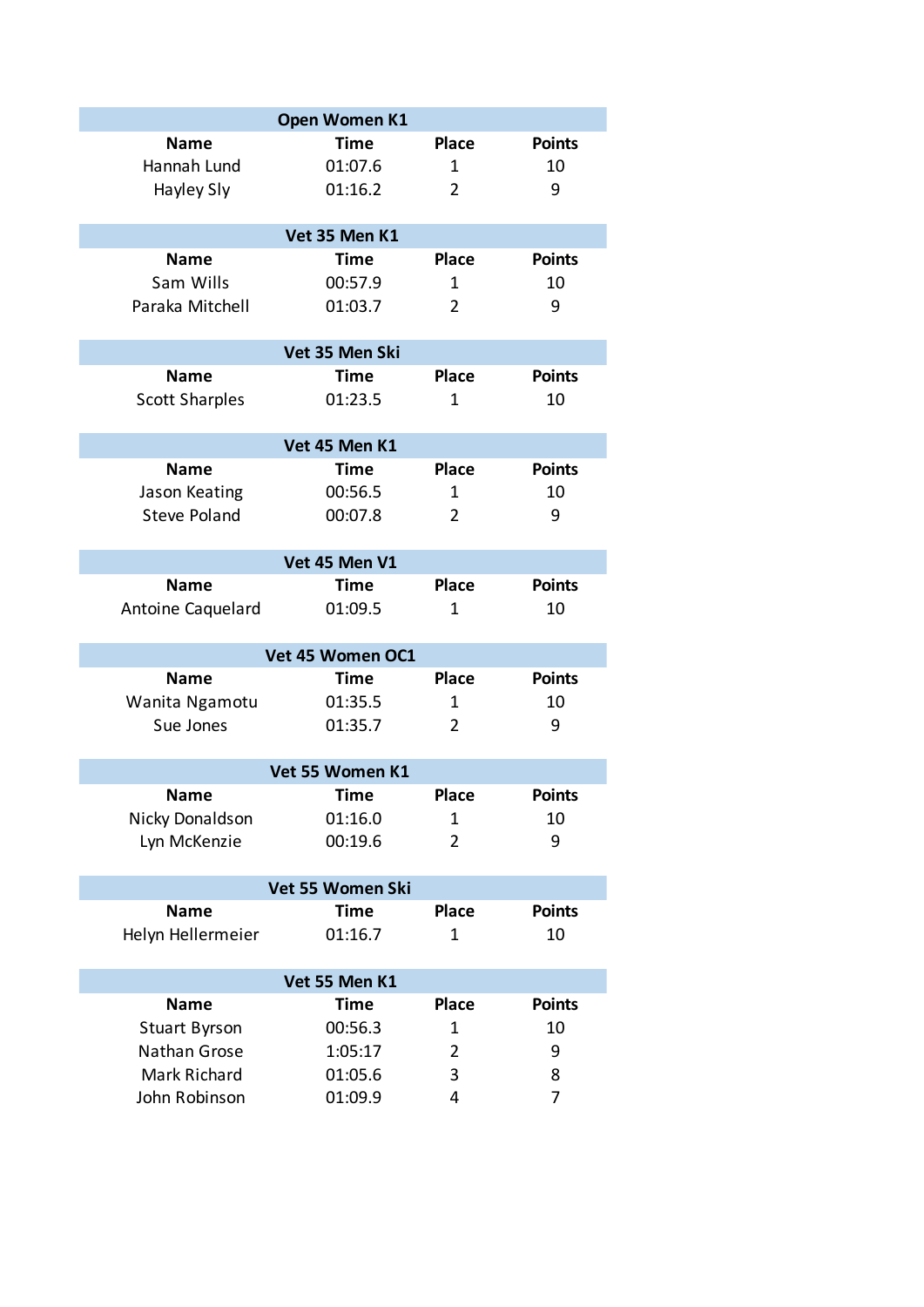| Vet 55 Men V1         |             |              |               |  |  |  |  |
|-----------------------|-------------|--------------|---------------|--|--|--|--|
| <b>Name</b>           | <b>Time</b> | <b>Place</b> | <b>Points</b> |  |  |  |  |
| Ken Mckenzie          | 01:12.2     | 1            | 10            |  |  |  |  |
| Vet 65 Women TK1      |             |              |               |  |  |  |  |
| <b>Name</b>           | <b>Time</b> | <b>Place</b> | <b>Points</b> |  |  |  |  |
| Nadia O'Carrol        | 01:35.9     | 1            | 10            |  |  |  |  |
|                       |             |              |               |  |  |  |  |
| Vet 65 Men K1         |             |              |               |  |  |  |  |
| <b>Name</b>           | <b>Time</b> | <b>Place</b> | <b>Points</b> |  |  |  |  |
| Noel Jack             | 01:12.1     | 1            | 10            |  |  |  |  |
| <b>Russel Lutton</b>  | 01:13.8     | 2            | 9             |  |  |  |  |
| John Donkersloot      | 01:27.7     | 3            | 8             |  |  |  |  |
|                       |             |              |               |  |  |  |  |
| Vet 65 Men OC1        |             |              |               |  |  |  |  |
| <b>Name</b>           | Time        | <b>Place</b> | <b>Points</b> |  |  |  |  |
| <b>Robert Deering</b> | 01:20.0     | 1            | 10            |  |  |  |  |
|                       |             |              |               |  |  |  |  |
| Vet 65 Men Ski        |             |              |               |  |  |  |  |
| <b>Name</b>           | Time        | <b>Place</b> | <b>Points</b> |  |  |  |  |
| Greg Wiltshire        | 01:19.1     | 1            | 10            |  |  |  |  |
|                       |             |              |               |  |  |  |  |